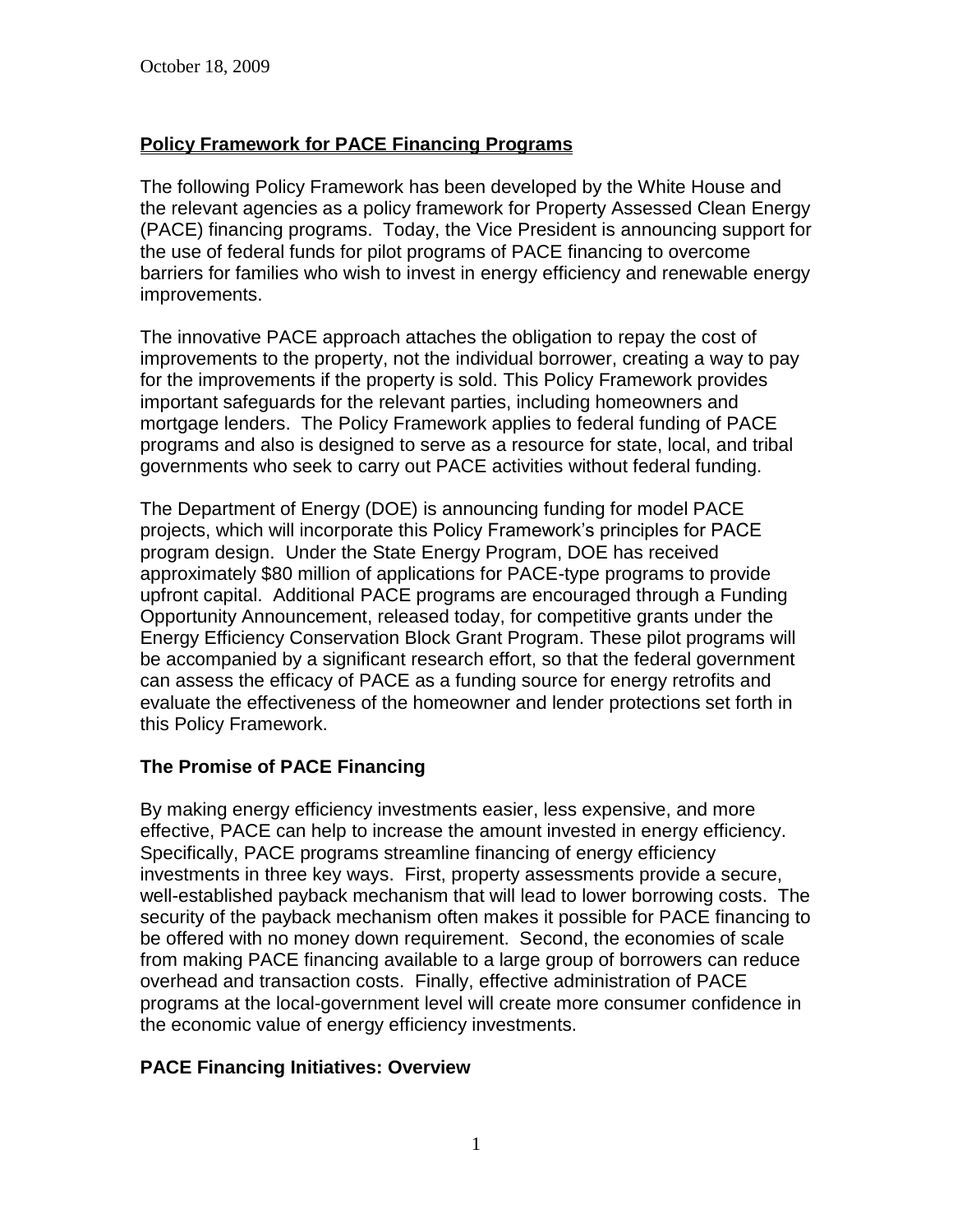Land-secured financing districts (also known as special tax or special assessment districts) are a familiar tool in municipal finance. In a typical assessment district a local government issues bonds to fund projects with a public purpose such as streetlights, sewer systems or underground utility lines. Property owners that benefit from the improvement then repay the bond through property assessments, secured by a property lien and paid as a part of the property taxes.

If appropriately designed and implemented, extension of this finance model to energy improvements may allow property owners to pay for efficient enhancements with expected monthly payments that are less than expected utility bill savings.

#### **How it works**

This local-government energy financing structure would allow property owners to "opt-in" to attach up to 100% of the cost of energy improvements to their property tax bill. In the event of nonpayment of the assessment, the local government has the ability to foreclose on the delinquent property in the same manner as for nonpayment of taxes, or it may choose to wait for another party to initiate foreclosure. Importantly, as a protection for mortgage lenders on the property, liability for the assessment in foreclosures should be limited to any amount in arrears at that time, and the full costs of the improvement are not accelerated or due in full. The assessment runs with the property at law and successor owners are responsible for remaining balances.

Tying payment to the property solves credit and collateral issues for energy efficiency and renewable energy loans, reduces up-front costs to a minimum payment or zero, and allows for both the payment and the value of the retrofit to be transferred from one owner to the next. Local governments should establish a reserve fund to backstop late assessment payments, helping assure that investors in energy efficiency and renewable energy loans are paid on time. The use of reserve funds also reduces risk to the first mortgage lender and other private lien-holders, because initial losses to those who fund energy efficient and renewable energy loans are paid out of the reserve fund. Municipalities could also share this risk with contractors through a variety of conditional contract mechanisms.

In certain settings, an alternative financing approach would be for homeowners to pay for energy improvement retrofits through their utility bills. There is value going forward in evaluating these different mechanisms and discovering where each may be most effective. Results may vary geographically or with the market role of local utilities.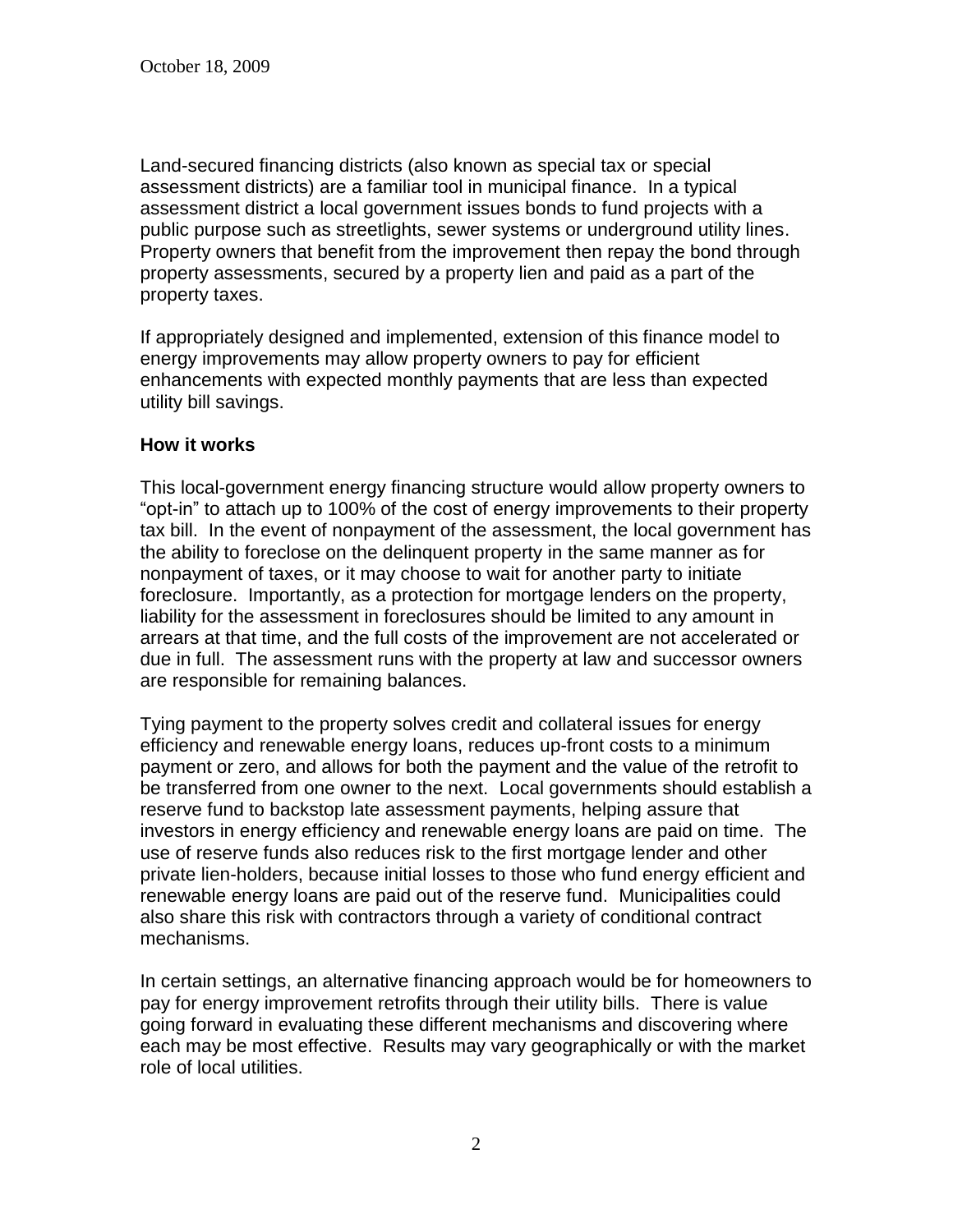# **Existing PACE Programs**

PACE programs that are planned or underway include: Albuquerque, NM; Athens, OH; Austin, TX; Babylon, NY; Berkeley, CA (which pioneered the concept); Boulder, CO; Palm Desert, CA; San Diego, CA; San Francisco, CA; and Santa Fe, NM; and at the state level in California, Connecticut, Maryland, Oregon, Texas, Vermont, Virginia, and Wisconsin. If only 15 percent of residential property owners nationwide took advantage of clean energy community financing, the resulting emissions reductions would contribute 4 percent of the savings needed for the U.S. to reach 1990 emissions levels by 2020. Over time, with appropriate policy development that addresses the interests of the various stakeholders, including the definition of allowable energy efficiency and renewable energy investments, it may also be possible to extend the model to multifamily housing and commercial buildings.

#### **Implementation: The Federal Role**

As states and local governments have implemented PACE programs, they have begun to develop practices for homeowner and lender protection. Federal funding using ARRA resources provides an opportunity to encourage innovation and improvement in the PACE financing model. A federal role to encourage PACE pilot programs will facilitate the collection of data, objectively measure and evaluate the performance of PACE programs, and speed the adoption of more uniform and universal best practices that include robust and effective homeowner and lender protections.

Clear home improvement standards, accompanying federal and other public funds, will address the risk of substandard home improvements and improve overall contractor quality. For both homeowners and lenders, the programs should be structured to address risks that could arise given that property tax assessments under PACE usually take priority over private liens in the event of foreclosure. Where appropriate, conditions will be placed on DOE's ARRA funding to address these homeowner and lender concerns.

## **Research on Pilot Programs**

PACE collaborations offer a unique opportunity for the federal government to coordinate and aggregate much-needed, program-specific data such as energy consumption and savings obtainable, investment cash flows achievable, effects on property valuation, risks associated with community-financed retrofit programs, and the effects of new homeowner and mortgage lender protections. Where possible, research can also assess benefits from PACE programs such as reductions to greenhouse gases and economic impacts on community spending and job creation. Utility bills from before and after a retrofit are crucial for measuring energy savings, and support from utilities will be important in providing this information, subject to appropriate privacy safeguards.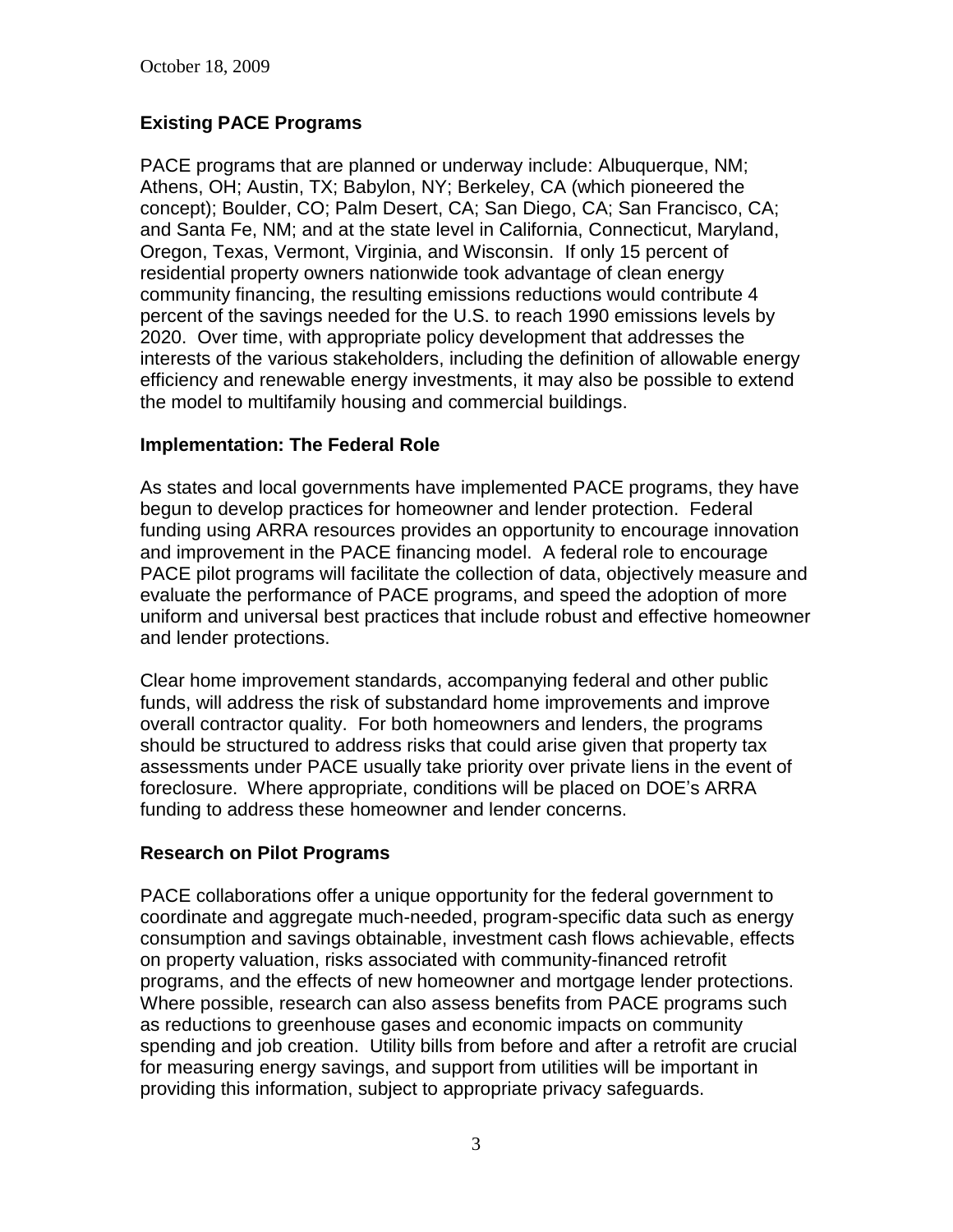As an integral part of Federal support for pilot PACE programs, the Department of Energy will support substantial research about key aspects of PACE programs, including: the energy and financial returns of energy efficiency and renewable energy retrofits; the effectiveness of homeowner protections; and the effectiveness of safeguards for mortgage and energy lenders.

# **Funding**

Under the State Energy Program, DOE has received approximately \$80 million of applications that could potentially use a PACE financing structure, out of \$3.2 billion in total funding. The Department of Energy is also issuing a Funding Opportunity Announcement of \$454 million under its Competitive Energy Efficiency and Conservation Block Grant program. This "Retrofit Ramp-Up" program will pioneer innovative models, including PACE loans, for rolling out energy efficiency to hundreds of thousands of homes and businesses in a variety of communities. In the Funding Opportunity Announcement, DOE encourages applications for PACE programs, which would be implemented consistent with this Policy Framework and contribute to research efforts about the effectiveness of such programs.

## **Challenges**

As discussed above, federal agencies can play an important role in developing and publicizing measures that address important homeowner and lender protection issues. The Office of Management and Budget will work with the National Economic Council and key federal agencies on additional guidance (not formal rulemaking) for federal grant programs that fund PACE programs. Because PACE programs are still quite new, such as the new federally-funded pilots, best practices may evolve rapidly, and so some aspects of today's Policy Framework may not apply in all situations.

## **Homeowner Protection**

Effective consumer protection is a crucial first line of defense against defaults that would harm both homeowners and lenders. PACE programs should help assure that energy retrofits are designed to pay for themselves within a reasonable period, and that homeowners are protected against fraud or substandard work.

1. *Savings to Investment Ratio.* As has long been the case for DOE's singlefamily weatherization program, the "savings to investment ratio" for PACE program assessments should be greater than one. This "pay for itself" principle means that the expected average monthly utility savings to homeowners should be greater than the expected monthly increase in tax assessments due to the PACE energy efficiency or renewable energy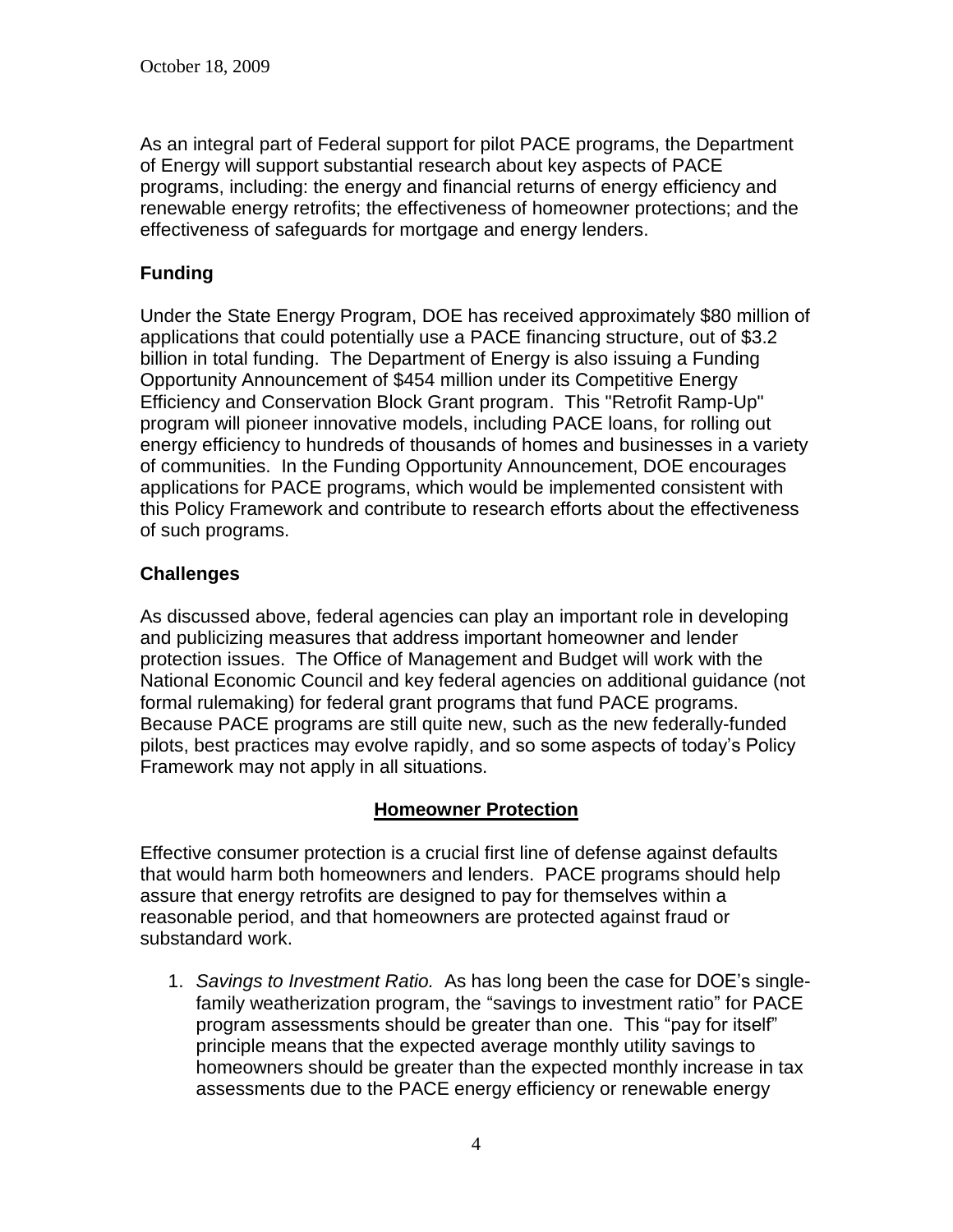improvements. Improvements should be made where there is a positive net present value, so that expected total utility bill savings are estimated to be greater than expected total costs (principal plus interest). In some instances, tax credits or other subsidies are available to support investments. If so, then the present value of the expected savings to consumers should be greater than the present value of the increase in assessments once those subsidies are included.

- 2. *Financing Should be for High-Value Investments.* Financing should be limited to investments that have a high return in terms of energy efficiency gains. In some cases, investments can be limited to a set of projects that have well-documented efficiency gains for most houses in a climate zone, such as sealing ducts or installing insulation. In other cases, investments will be based on the results of an authorized energy audit that identifies the energy efficiency gains for a particular house for a particular retrofit. Ensuring that loans are made for these high-value investments will protect homebuyers and mortgage lenders, and maximize the impact of PACE on improving energy efficiency.
- 3. *Assuring that the Retrofit is Constructed as Intended.* First, the scope of the retrofit should be determined by a list of presumptively-efficient projects or based on an energy audit, conducted by a qualified auditor or inspector. Second, validly licensed contractors or installers should do the actual home improvements. Third, there should be an after-the-fact quality assurance program. Qualified raters should do reviews upon completion, for the portion of houses needed to assure program quality, to assure that correct work was performed and is up to standards. If the property owner or local government administering the contract is not satisfied with a retrofit or if the follow-up rating shows that the work was not completed in a commercially reasonable manner, the contractor should be required to fix the work. If that does not solve the problem, then just as with any construction project, payment to the contractor can be withheld until such a time as the work is done satisfactorily or the homeowner can seek other redress. In circumstances where a project is not completed to standards, the contractor should be disqualified from further work under the PACE program – a strong incentive to complete work correctly.

This approach provides important incentives and safeguards for all of the relevant parties. For homeowners, the "pay for itself" principle assures that the expected savings exceed the investment, and the protections afforded for proper projects and work address concerns about inappropriate or substandard work. For mortgage and other lenders, these safeguards reduce the risk that overlyexpensive, substandard, or uneconomic projects will be undertaken, protecting the value of the house that serves as collateral for the loan.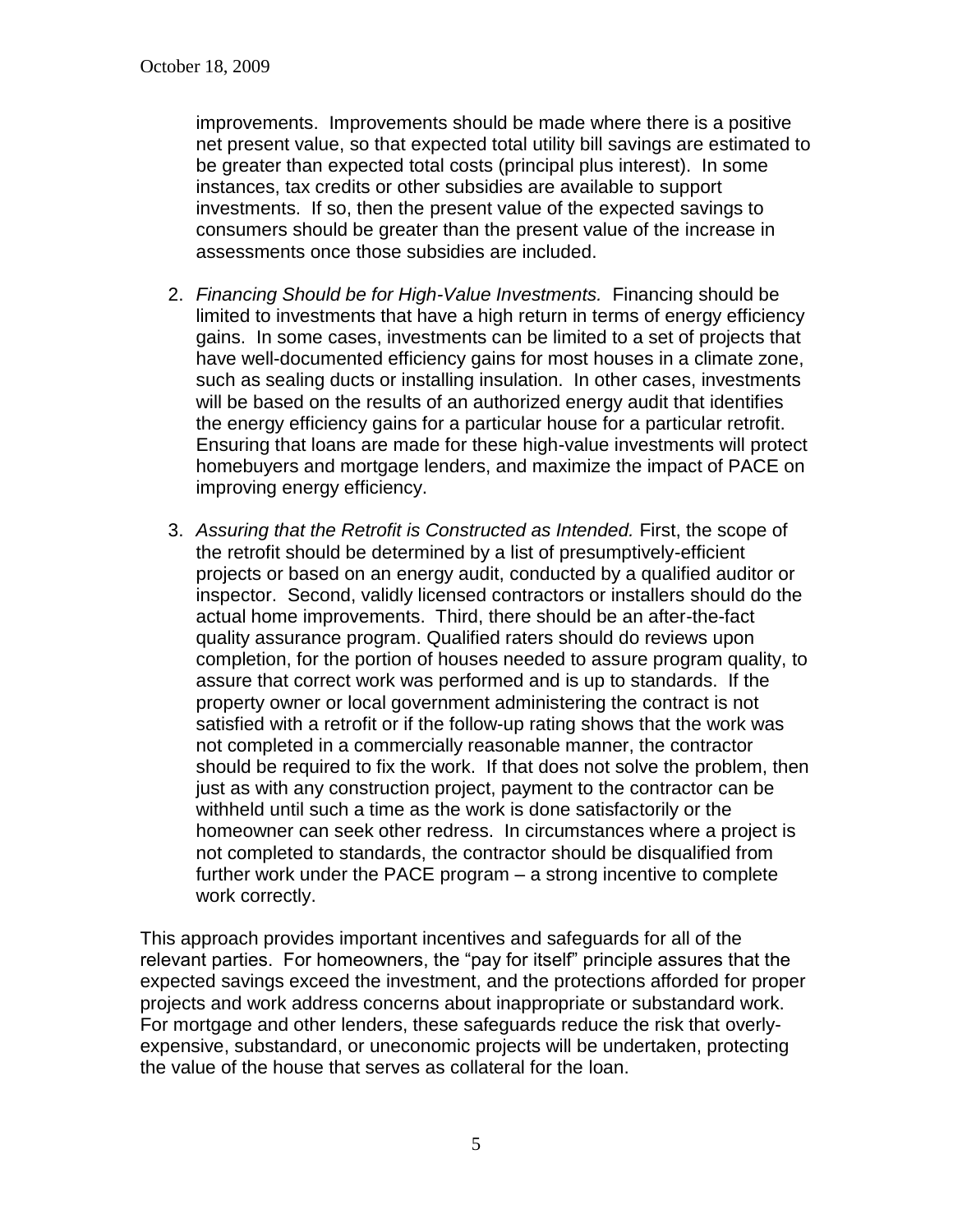Furthermore, PACE programs must comply with applicable federal and state consumer laws and include adequate disclosures to and training for homeowners participating in the program. For instance, local governments implementing PACE programs must disclose the risks to participating property owners, including risks related to the default and foreclosure that could result from failure to pay assessments. Along with training and certification standards to be established by DOE and the Department of Housing and Urban Development (HUD), effective anti-fraud measures should be implemented. To avoid "copy cat" programs that offer PACE-like programs without these protections, local, state and federal consumer protection enforcement agencies should target mortgage fraud scams and "copy cat" programs.

#### **Lender and Borrower Protection**

If poorly designed, PACE programs could increase risk to mortgage lenders, which in turn could lead to higher interest rates for homeowners. Because local property taxes usually take priority over private liens, including mortgages, mortgage lenders face an increased risk of non-payment if a PACE borrower becomes delinquent on payment.

Because of the importance of the housing finance market, and the need to understand and address any risks posed to homeowners and mortgage lenders, the federal government is supporting PACE loans at this time at the pilot and demonstration level. Federal agencies including DOE, HUD, and Treasury have worked together to understand how best to encourage energy efficiency and renewable energy loans while also creating effective rules and practices to prevent losses in the mortgage market. Over time, a variety of approaches might best address the need to ensure a well-functioning mortgage market by protecting the rights of pre-existing lien holders, perhaps including a nationallevel guarantee fund alongside or in place of local government-level reserve funds. Experience with pilot PACE programs can inform policy in the longerterm.

As noted earlier, effective consumer protection is a crucial first line of defense against default. The "pay for itself" test also helps lenders, because the longterm value of the house may well be improved by energy efficiency investments that make living in the house more affordable. Additional protections come from the year-by-year nature of the property tax lien if a borrower defaults. For instance, if a homeowner defaults on an eight-year assessment after two years, in most programs only any unpaid property taxes would be collected to cure the default, not the remaining six year balance. This benefit of PACE financing, which should be standard in all PACE programs, is that the entire amount financed will not be accelerated, understanding, however, that the additional tax burden may impact the property value upon default. Another important protection is that the scope of home efficiency enhancements paid through property taxes is limited – property taxes would not be expanded to uses other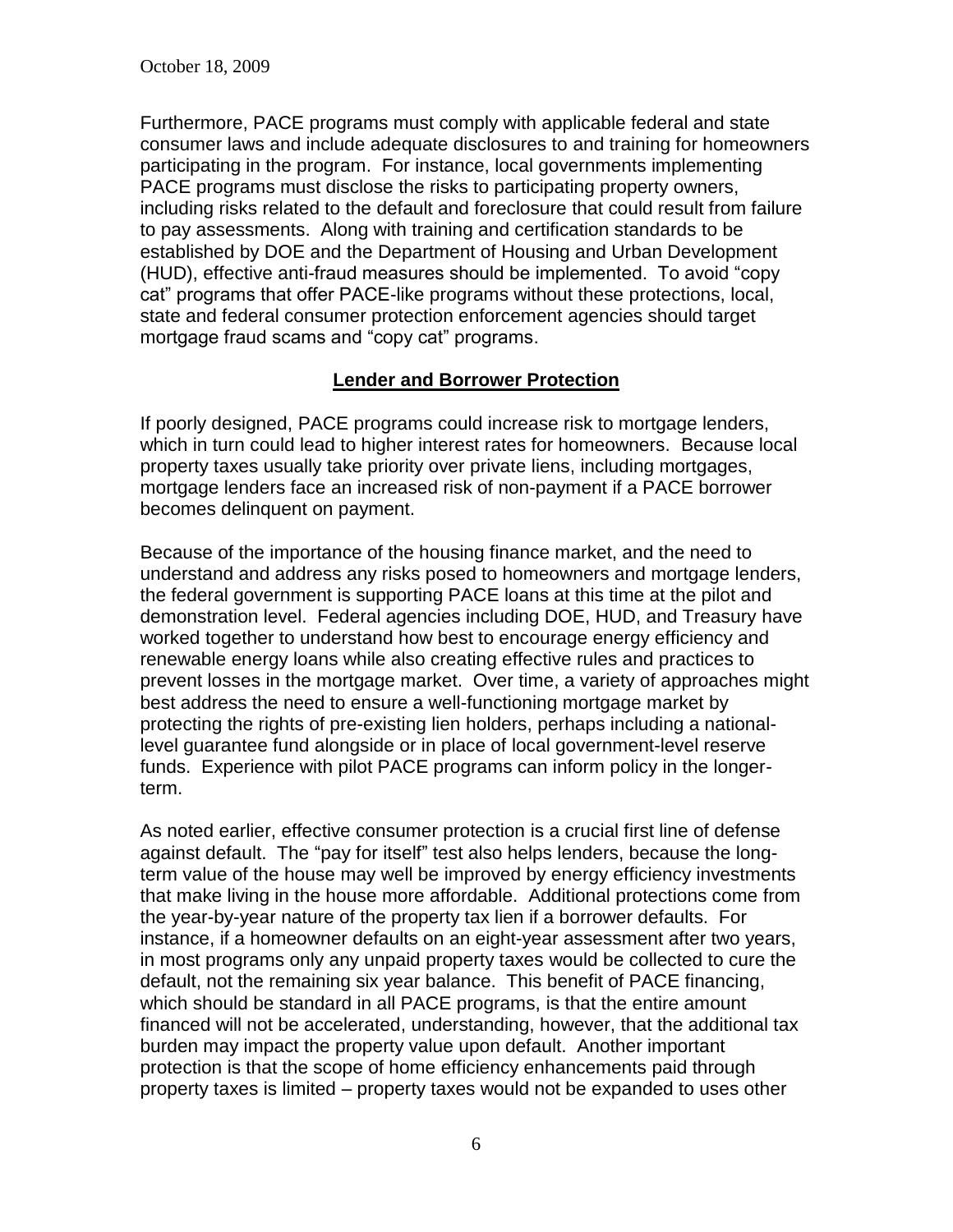than energy improvements to the home that have a savings-to-investment ratio of greater than one.

Beginning immediately, this Policy Framework supports additional measures to further limit risk to mortgage lenders:

- 1. *Assessment Reserve Fund.* A reserve fund should be established at the local-government level, to protect the energy investor against late payment or non-payment of the assessment. This reserve fund means that the value of mortgage lenders' collateral should not be reduced by any failure by the homeowner to pay the PACE assessment.
- 2. *Length of Time.* The length of time for a homeowner to repay the PACE assessments should not exceed the life expectancy of the energy efficient improvements.
- 3. *Size of Financing Relative to the House Value.* As a general matter, PACE assessments should not exceed a certain percentage of appraised value of the home, generally 10%.
- 4. *Clear title.* Applicants must prove they are the legal owners of a property, unanimous approval of property-holders is required, and the title should be clear of easements or subordination agreements that conflict with the assessment.
- 5. *PACE Financing only where no current default.* Participation in the program should not be allowed unless: (i) property taxes are current; (ii) no outstanding and unsatisfied tax liens are on the property; (iii) there are no notices of default or other evidence of property-based debt delinquency for the lesser of the past three years or the property owner's period of ownership; and (iv) the property is current on all mortgage debt.
- 6. *No Negative Equity Financing.* PACE loans to borrowers who are "underwater" – whose mortgage and other debt on the property is greater than the current value of the house – raise particular risks because such loans are especially likely to default with less than full payment to private lienholders PACE programs should require a current estimate of appraised value, and outstanding property-based debt cannot be less than the value of the property.
- 7. *Vulnerable Areas.* Local governments should be cautious in using the PACE model in areas experiencing large home price declines, where large numbers of "underwater" loans may exist. PACE programs in such areas should proceed only after careful attention to local real estate conditions and programmatic safeguards to avoid contributing to additional borrower defaults.